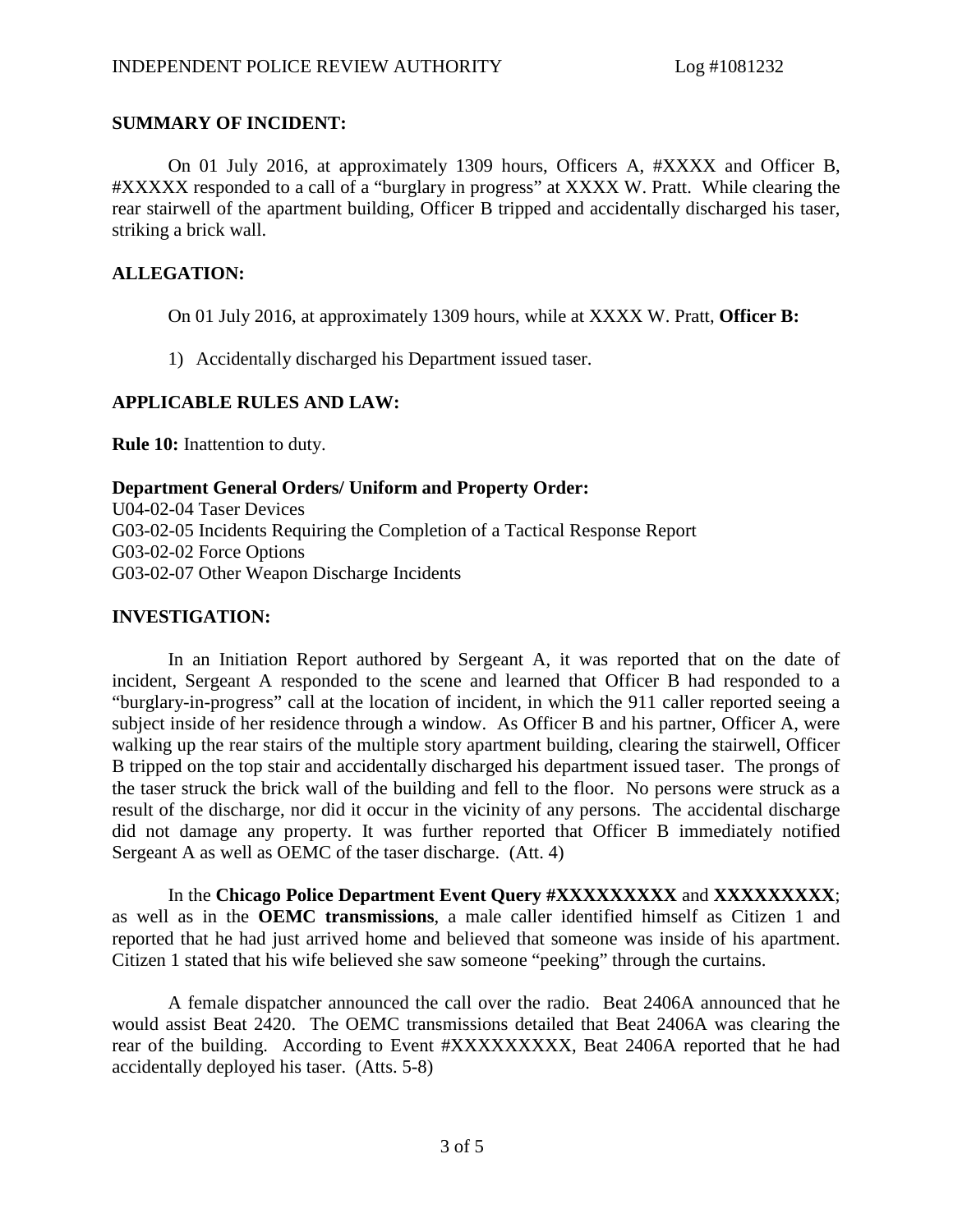**Chicago Police Department reports** detailed the information surrounding the "burglaryin-progress." (Att. 9-11)

According to the **Tactical Response Report (TRR),** Officer B accidentally discharged his taser, serial number XXXXXXXXX, when he tripped on the rear stairs as he responded to a "burglary-in-progress" call. The TRR further documented that there was no damage caused to any property or persons. (Att. 10)

**Taser Deployment Data Sheet** documents that Officer B's taser was deployed at 13:07:53 hours, for 2 seconds. (Att. 13)

**In a statement to IPRA on 11 August 2016, Witness Officer A**, stated that on the date of this incident he was working with Officer B. Officer A explained that he and Officer B responded to a call of a "burglary-in-progress" at the location of incident. Officer A reported that he and Officer B parked in the alley of the location and proceeded towards the rear stairs of the building. As they were ascending the stairs, with Officer A behind Officer B, Officer A observed Officer B trip and subsequently heard the taser deploy and he saw the prongs on the floor. Officer A added that Officer B recovered the taser cartridge and prongs and later inventoried the items. (Att. 15)

**In a statement to IPRA on 11 August 2016, Accused Officer B**, stated that on the date of incident, he and his partner, Officer A, responded to the location of incident to assist on a "burglary-in-progress" call. While clearing the rear of the building and reaching the top landing, Officer B accidentally discharged his taser when he tripped on the top stair, as he attempted to re-holster his taser. Officer B stated that the taser prongs hit a brick wall. Officer B further explained that his finger had been on the guard of the taser but as he tripped, it must have slipped along the slide guard and onto the trigger.

Officer B stated that he followed normal protocol for making notification of the taser discharge, recovering the taser prongs and inventorying the cartridge. Officer B explained that he has been carrying a taser for a minimum of five years and qualifies yearly. Officer B reported that this was the first time he accidentally discharged his taser.

### **CONCLUSION:**

The Reporting Investigator recommends a finding of **Sustained** on **Allegation #1** that on 01 July 2016, at approximately 1309 hours, while at XXXX W. Pratt, the accused accidentally discharged his department issued taser. The facts of this case are not in dispute as the incident was reported promptly and Officer B explained the circumstances that led to accidentally discharging his taser. All available evidence supports this allegation.

### **FINDINGS:**

**Accused: Officer B #XXXX**